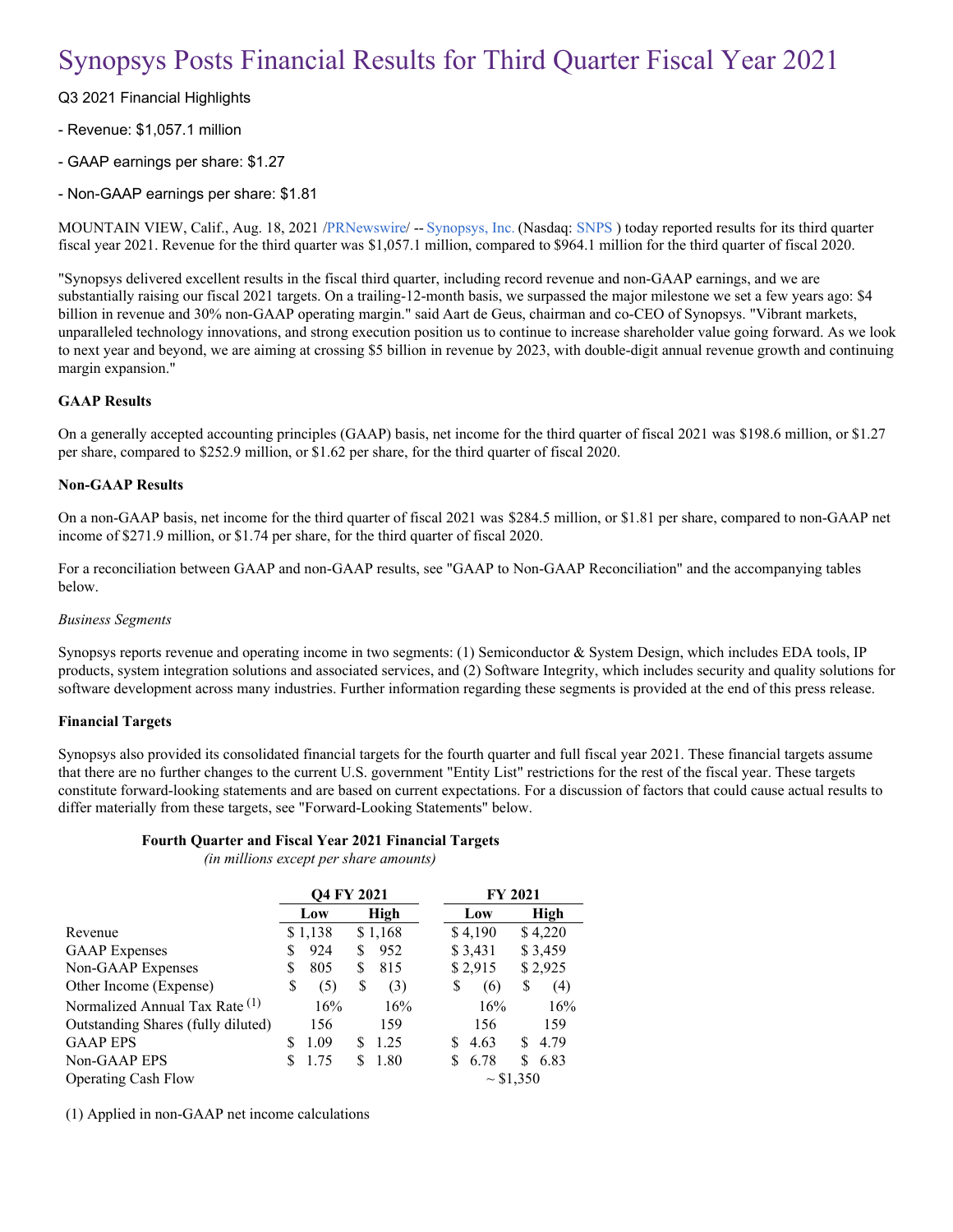## **Earnings Call Open to Investors**

Synopsys will hold a conference call for financial analysts and investors today at 2:00 p.m. Pacific Time. A live webcast of the call will be available on Synopsys' corporate website at [www.synopsys.com.](http://www.synopsys.com) A recording of the call will be available by calling +1-866-207-1041 (+1- 402-970-0847 for international callers), access code 9581321, beginning at 5:45 p.m. Pacific Time today, until 11:59 p.m. Pacific Time on August 25, 2021. A webcast replay will also be available on the website from approximately 5:30 p.m. Pacific Time today through the time Synopsys announces its results for the fourth quarter and fiscal year 2021 in December 2021. Synopsys will post copies of the prepared remarks of Aart de Geus, chairman and co-chief executive officer, and Trac Pham, chief financial officer, on its website following today's call. In addition, Synopsys makes additional information available in a financial supplement and corporate overview presentation, also posted on the corporate website.

## **Effectiveness of Information**

The targets included in this press release, the statements made during the earnings conference call and the information contained in the financial supplement and corporate overview presentation (available in the Investor Relations section of Synopsys' corporate website at [www.synopsys.com](http://www.synopsys.com)) represent Synopsys' expectations and beliefs as of the date of this release only. Although this press release, copies of the prepared remarks of the co-chief executive officer and chief financial officer made during the call, the financial supplement, and the corporate overview presentation will remain available on Synopsys' website through the date of the fourth quarter and fiscal year 2021 earnings call in December 2021, their continued availability through such date does not mean that Synopsys is reaffirming or confirming their continued validity. Synopsys does not currently intend to report on its progress during the fourth quarter of fiscal year 2021 or comment to analysts or investors on, or otherwise update, the targets given in this release.

## **Availability of Final Financial Statements**

Synopsys will include final financial statements for the third quarter fiscal year 2021 in its quarterly report on Form 10-Q to be filed by September 9, 2021.

## **About Synopsys**

Synopsys, Inc. (Nasdaq: SNPS) is the Silicon to Software™ partner for innovative companies developing the electronic products and software applications we rely on every day. As an S&P 500 company, Synopsys has a long history of being a global leader in electronic design automation (EDA) and semiconductor IP and offers the industry's broadest portfolio of application security testing tools and services. Whether you're a system-on-chip (SoC) designer creating advanced semiconductors, or a software developer writing more secure, high-quality code, Synopsys has the solutions needed to deliver innovative products. Learn more at [www.synopsys.com](https://c212.net/c/link/?t=0&l=en&o=3263059-1&h=2803679703&u=http%3A%2F%2Fwww.synopsys.com%2F&a=www.synopsys.com).

## **GAAP to Non-GAAP Reconciliation**

Synopsys continues to provide all information required in accordance with GAAP but believes evaluating its ongoing operating results may not be as useful if an investor is limited to reviewing only GAAP financial measures. Accordingly, Synopsys presents non-GAAP financial measures in reporting its financial results to provide investors with an additional tool to evaluate Synopsys' operating results in a manner that focuses on what Synopsys believes to be its core business operations and what Synopsys uses to evaluate its business operations and for internal planning and forecasting purposes. Synopsys' management does not itself, nor does it suggest that investors should, consider such non-GAAP financial measures in isolation from, or as a substitute for, financial information prepared in accordance with GAAP. Synopsys' management believes it is useful for itself and investors to review, as applicable, both GAAP information that includes: (i) the amortization of acquired intangible assets, (ii) the impact of stock compensation, (iii) acquisition-related costs, (iv) restructuring charges, (v) the effects of certain settlements, final judgments and loss contingencies related to legal proceedings, and (vi) the income tax effect of non-GAAP pre-tax adjustments; and the non-GAAP measures that exclude such information in order to assess the performance of Synopsys' business and for planning and forecasting in subsequent periods.

Synopsys utilizes a normalized annual non-GAAP tax rate in the calculation of its non-GAAP measures to provide better consistency across interim reporting periods by eliminating the effects of non-recurring and period-specific items such as tax audit settlements, which can vary in size and frequency and not necessarily reflect our normal operations, and to more clearly align our tax rate with our expected geographic earnings mix. In projecting this rate, we evaluate our historical and projected mix of U.S. and international profit before tax, excluding the non-GAAP adjustments described above. We also consider other factors including our current tax structure, our existing tax positions, and expected recurring tax incentives. On an annual basis, we re-evaluate this rate for significant events, including changes in tax laws and regulations, that may materially affect our projections. Based upon our review, our projected normalized annual non-GAAP tax rate remains 16% through fiscal year 2021.

Whenever Synopsys uses a non-GAAP financial measure, it provides a reconciliation of the non-GAAP financial measure to the most closely applicable GAAP financial measure. Investors are encouraged to review the related GAAP financial measures and the reconciliation of these non-GAAP financial measures to their most directly comparable GAAP financial measure as detailed below, as well as Item 2.02 of the Current Report on Form 8-K filed on August 18, 2021 for additional information about the measures Synopsys uses to evaluate its core business operations.

## Reconciliation of Third Quarter Fiscal Year 2021 Results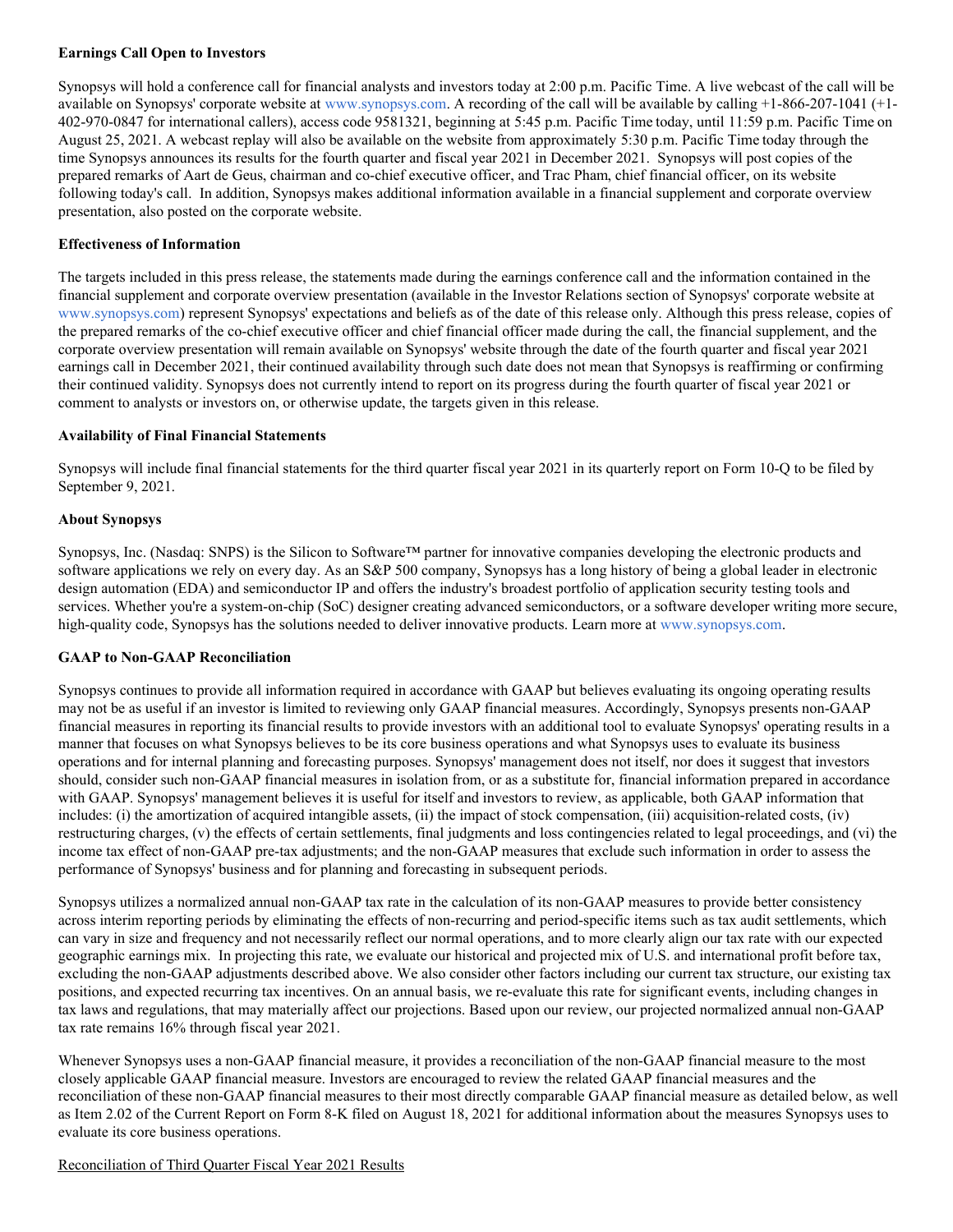The following tables reconcile the specific items excluded from GAAP in the calculation of non-GAAP net income and earnings per share for the periods indicated below.

# **GAAP to Non-GAAP Reconciliation of Third Quarter Fiscal Year 2021 Results (1)**

*(unaudited and in thousands, except per share amounts)*

|                                   |               | <b>Three Months Ended</b><br><b>July 31,</b> |               | <b>Nine Months Ended</b><br><b>July 31,</b> |
|-----------------------------------|---------------|----------------------------------------------|---------------|---------------------------------------------|
|                                   | 2021          | 2020                                         | 2021          | 2020                                        |
| GAAP net income                   | 198,646<br>S. | \$252,911                                    | 556,069<br>S. | 466,892<br><sup>S</sup>                     |
| Adjustments:                      |               |                                              |               |                                             |
| Amortization of intangible assets | 20,440        | 23,649                                       | 60,437        | 70,277                                      |
| Stock compensation                | 85,162        | 61,837                                       | 248,530       | 170,155                                     |
| Acquisition-related costs         | 5,702         | 3,293                                        | 11,594        | 10,837                                      |
| Restructuring charges             | 15,151        | (1,977)                                      | 15,151        | 36,446                                      |
| Legal matters                     | (1,455)       |                                              | (1,455)       |                                             |
| Tax adjustments                   | (39, 189)     | (67, 767)                                    | (99,297)      | (137, 714)                                  |
| Non-GAAP net income               | 284.457<br>\$ | \$<br>271,946                                | 791,029<br>S. | 616,893<br>S                                |

|                                                                |   | <b>Three Months Ended</b><br><b>July 31,</b> |    |         |    | <b>Nine Months Ended</b><br><b>July 31,</b> |     |         |  |
|----------------------------------------------------------------|---|----------------------------------------------|----|---------|----|---------------------------------------------|-----|---------|--|
|                                                                |   | 2021                                         |    | 2020    |    | 2021                                        |     | 2020    |  |
| GAAP diluted net income per share                              | S | 1.27                                         | \$ | 1.62    | \$ | 3.54                                        | S   | 3.01    |  |
| Adjustments:                                                   |   |                                              |    |         |    |                                             |     |         |  |
| Amortization of intangible assets                              |   | 0.13                                         |    | 0.15    |    | 0.38                                        |     | 0.45    |  |
| Stock compensation                                             |   | 0.54                                         |    | 0.40    |    | 1.58                                        |     | 1.10    |  |
| Acquisition-related costs                                      |   | 0.04                                         |    | 0.02    |    | 0.07                                        |     | 0.07    |  |
| Restructuring charges                                          |   | 0.10                                         |    | (0.01)  |    | 0.10                                        |     | 0.24    |  |
| Legal matters                                                  |   | (0.01)                                       |    |         |    | (0.01)                                      |     |         |  |
| Tax adjustments                                                |   | (0.26)                                       |    | (0.44)  |    | (0.63)                                      |     | (0.89)  |  |
| Non-GAAP diluted net income per share                          | S | 1.81                                         | \$ | 1.74    | \$ | 5.03                                        | \$. | 3.98    |  |
| Shares used in computing diluted net income per share amounts: |   | 156.907                                      |    | 155.973 |    | 157.158                                     |     | 155,074 |  |

(1) Synopsys' third quarter of fiscal year 2021 and 2020 ended on July 31, 2021 and August 1, 2020, respectively. For presentation purposes, we refer to the closest calendar month end.

# Reconciliation of 2021 Targets

The following tables reconcile the specific items excluded from GAAP in the calculation of non-GAAP targets for the periods indicated below.

# **GAAP to Non-GAAP Reconciliation of Fourth Quarter Fiscal Year 2021 Targets (1)**

*(in thousands, except per share amounts)*

|                                   |   | <b>Range for Three Months</b><br>October 31, 2021 |    |          |  |  |  |
|-----------------------------------|---|---------------------------------------------------|----|----------|--|--|--|
|                                   |   | Low                                               |    | High     |  |  |  |
| Target GAAP expenses              | S | 924,000                                           | \$ | 952,000  |  |  |  |
| Adjustments:                      |   |                                                   |    |          |  |  |  |
| Amortization of intangible assets |   | (20,000)                                          |    | (23,000) |  |  |  |
| Stock compensation                |   | (86,000)                                          |    | (91,000) |  |  |  |
| Restructuring charges             |   | (13,000)                                          |    | (23,000) |  |  |  |
| Target non-GAAP expenses          |   | 805,000                                           | S  | 815,000  |  |  |  |
|                                   |   |                                                   |    |          |  |  |  |

| <b>Range for Three Months</b> |
|-------------------------------|
| <b>October 31, 2021</b>       |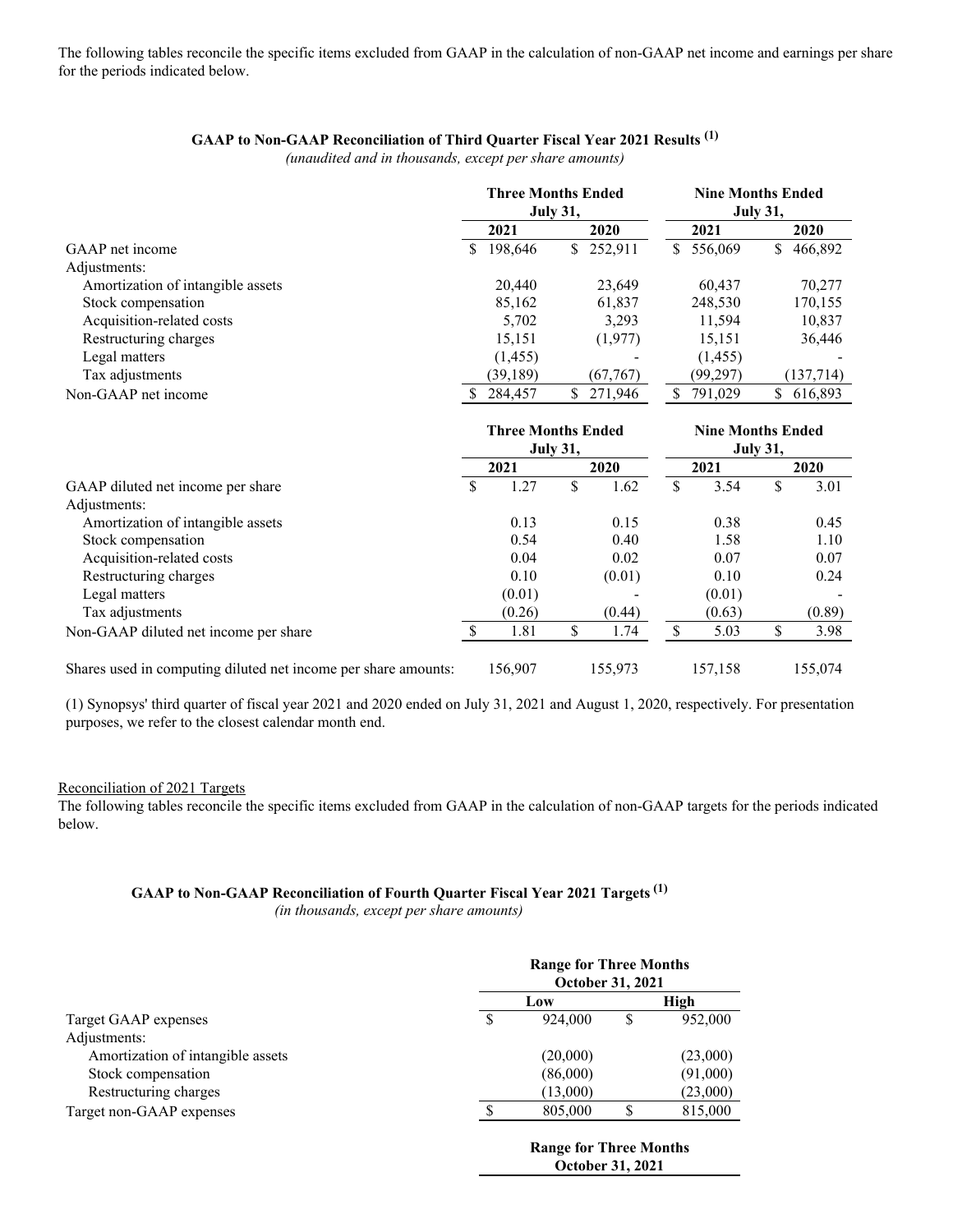|                                                                | 10W     |   | High    |
|----------------------------------------------------------------|---------|---|---------|
| Target GAAP earnings per share                                 | 1.09    | S | 1.25    |
| Adjustments:                                                   |         |   |         |
| Amortization of intangible assets                              | 0.15    |   | 0.13    |
| Stock compensation                                             | 0.58    |   | 0.55    |
| Restructuring charges                                          | 0.15    |   | 0.08    |
| Tax adjustments                                                | (0.22)  |   | (0.21)  |
| Target non-GAAP earnings per share                             | 1.75    | S | 1.80    |
| Shares used in non-GAAP calculation (midpoint of target range) | 157.500 |   | 157.500 |

# **GAAP to Non-GAAP Reconciliation of Full Fiscal Year 2021 Targets (1)**

*(in thousands, except per share amounts)*

|                                          | <b>Range for Fiscal Year</b><br><b>October 31, 2021</b> |           |    |           |  |
|------------------------------------------|---------------------------------------------------------|-----------|----|-----------|--|
|                                          |                                                         | Low       |    | High      |  |
| Target GAAP expenses                     | S                                                       | 3,430,837 | S  | 3,458,837 |  |
| Adjustments:                             |                                                         |           |    |           |  |
| Amortization of intangible assets        |                                                         | (80,000)  |    | (83,000)  |  |
| Stock compensation                       |                                                         | (335,000) |    | (340,000) |  |
| Acquisition-related costs                |                                                         | (11, 594) |    | (11, 594) |  |
| Restructuring charges                    |                                                         | (28,000)  |    | (38,000)  |  |
| Legal matters                            |                                                         | 1,455     |    | 1,455     |  |
| Non-qualified deferred compensation plan |                                                         | (62, 698) |    | (62, 698) |  |
| Target non-GAAP expenses                 | \$                                                      | 2,915,000 | \$ | 2,925,000 |  |

|                                                                | <b>Range for Fiscal Year</b><br><b>October 31, 2021</b> |         |    |         |  |  |
|----------------------------------------------------------------|---------------------------------------------------------|---------|----|---------|--|--|
|                                                                |                                                         | Low     |    | High    |  |  |
| Target GAAP earnings per share                                 | <sup>\$</sup>                                           | 4.63    | \$ | 4.79    |  |  |
| Adjustments:                                                   |                                                         |         |    |         |  |  |
| Amortization of intangible assets                              |                                                         | 0.53    |    | 0.51    |  |  |
| Stock compensation                                             |                                                         | 2.16    |    | 2.13    |  |  |
| Acquisition-related costs                                      |                                                         | 0.07    |    | 0.07    |  |  |
| Restructuring charges                                          |                                                         | 0.25    |    | 0.18    |  |  |
| Legal matters                                                  |                                                         | (0.01)  |    | (0.01)  |  |  |
| Tax adjustments                                                |                                                         | (0.85)  |    | (0.84)  |  |  |
| Target non-GAAP earnings per share                             | ึ                                                       | 6.78    | \$ | 6.83    |  |  |
| Shares used in non-GAAP calculation (midpoint of target range) |                                                         | 157,500 |    | 157.500 |  |  |

(1) Synopsys' fourth fiscal quarter and fiscal year will end on October 30, 2021. For presentation purposes, we refer to the closest calendar month end.

### **Forward-Looking Statements**

This press release contains forward-looking statements including, but not limited to, statements regarding Synopsys' short-term and longterm financial targets, expectations and objectives; business outlook, opportunities and strategies; customer demand and market expansion; strategies related to our products and technology; our planned product releases and capabilities; industry growth rates; software trends; planned acquisitions and buybacks; our expected tax rate; the continued impact of U.S. and foreign government action on our results; and the expected impact of the COVID-19 pandemic. These statements involve risks, uncertainties and other factors that could cause our actual results, time frames or achievements to differ materially from those expressed or implied in our forward-looking statements. Such risks, uncertainties and factors include, but are not limited to: risks from the continued effect of the COVID-19 pandemic on the global economy and on our business, operations and financial condition; uncertainty in the growth of the semiconductor and electronics industries; consolidation among our customers and our dependence on a relatively small number of large customers; risks and compliance obligations relating to the global nature of our operations as well as actions by the U.S. or foreign governments, such as measures in response to the COVID-19 pandemic or the imposition of additional tariffs or export restrictions; macroeconomic conditions and uncertainty in the global economy; fluctuation of our operating results; increased variability in our revenue due to the adoption of ASC 606, including the resulting increase in recognizing upfront revenue as a percentage of total revenue; and more. Additional information on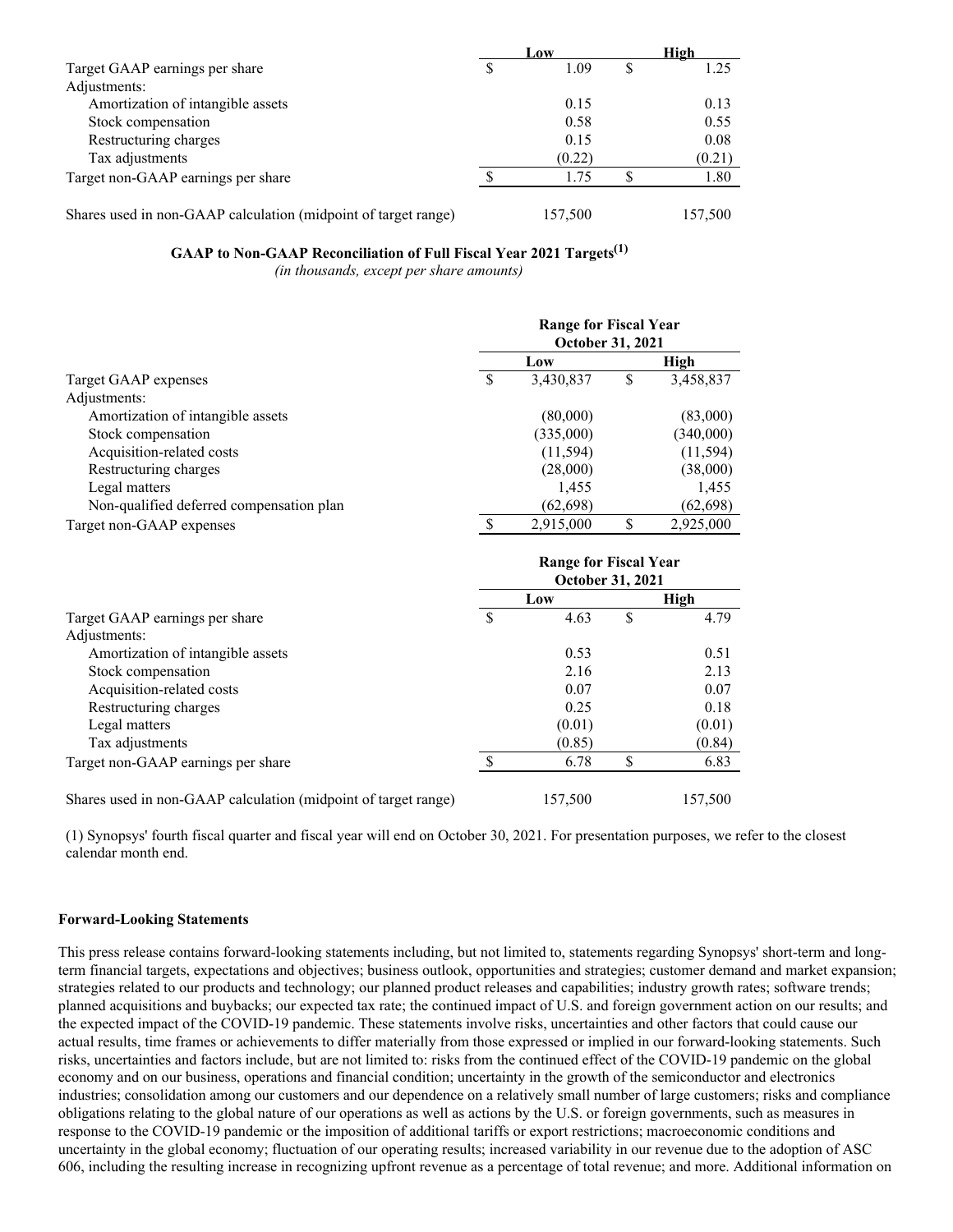potential risks, uncertainties and other factors that could affect Synopsys' results is included in filings it makes with the Securities and Exchange Commission from time to time, including in the sections entitled "Risk Factors" in its Annual Report on Form 10-K for the fiscal year ended October 31, 2020 and its latest Quarterly Report on Form 10-Q. The information provided herein is as of August 18, 2021. Synopsys undertakes no duty, and does not intend to update any forward-looking statement, whether as a result of new information, future events or otherwise, unless required by law.

## **SYNOPSYS, INC.**

## **Unaudited Consolidated Statements of Operations (1)**

*(in thousands, except per share amounts)*

|                                                          | <b>Three Months Ended</b> |           |              |          | <b>Nine Months Ended</b> |           |                 |           |  |
|----------------------------------------------------------|---------------------------|-----------|--------------|----------|--------------------------|-----------|-----------------|-----------|--|
|                                                          | <b>July 31,</b>           |           |              |          |                          |           | <b>July 31,</b> |           |  |
|                                                          |                           | 2021      |              | 2020     |                          | 2021      |                 | 2020      |  |
| Revenue:                                                 |                           |           |              |          |                          |           |                 |           |  |
| Time-based products                                      | \$                        | 665,563   | \$           | 612,065  | \$                       | 1,945,647 | \$              | 1,758,601 |  |
| <b>Upfront</b> products                                  |                           | 203,301   |              | 210,931  |                          | 586,798   |                 | 491,417   |  |
| Maintenance and service                                  |                           | 188,266   |              | 141,138  |                          | 519,329   |                 | 409,824   |  |
| Total revenue                                            |                           | 1,057,130 |              | 964,134  |                          | 3,051,774 |                 | 2,659,842 |  |
| Cost of revenue:                                         |                           |           |              |          |                          |           |                 |           |  |
| Products                                                 |                           | 127,592   |              | 118,478  |                          | 389,677   |                 | 344,469   |  |
| Maintenance and service                                  |                           | 65,604    |              | 60,812   |                          | 202,210   |                 | 184,940   |  |
| Amortization of intangible assets                        |                           | 11,870    |              | 13,718   |                          | 35,164    |                 | 40,732    |  |
| Total cost of revenue                                    |                           | 205,066   |              | 193,008  |                          | 627,051   |                 | 570,141   |  |
| Gross margin                                             |                           | 852,064   |              | 771,126  |                          | 2,424,723 |                 | 2,089,701 |  |
| Operating expenses:                                      |                           |           |              |          |                          |           |                 |           |  |
| Research and development                                 |                           | 371,146   |              | 322,602  |                          | 1,090,959 |                 | 939,456   |  |
| Sales and marketing                                      |                           | 171,428   |              | 156,456  |                          | 514,810   |                 | 455,511   |  |
| General and administrative                               |                           | 83,846    |              | 73,516   |                          | 234,028   |                 | 204,734   |  |
| Amortization of intangible assets                        |                           | 8,570     |              | 9,931    |                          | 25,273    |                 | 29,545    |  |
| Restructuring charges                                    |                           | 15,151    |              | (1,977)  |                          | 15,151    |                 | 36,446    |  |
| Total operating expenses                                 |                           | 650,141   |              | 560,528  |                          | 1,880,221 |                 | 1,665,692 |  |
| Operating income                                         |                           | 201,923   |              | 210,598  |                          | 544,502   |                 | 424,009   |  |
| Other income (expense), net                              |                           | 11,414    |              | 26,256   |                          | 61,934    |                 | 22,584    |  |
| Income before income taxes                               |                           | 213,337   |              | 236,854  |                          | 606,436   |                 | 446,593   |  |
| Provision (benefit) for income taxes                     |                           | 14,945    |              | (16,057) |                          | 51,214    |                 | (20, 299) |  |
| Net income                                               |                           | 198,392   |              | 252,911  |                          | 555,222   |                 | 466,892   |  |
| Net income (loss) attributed to non-controlling interest |                           | (254)     |              |          |                          | (847)     |                 |           |  |
| Net income attributed to Synopsys                        | \$                        | 198,646   | $\mathbb{S}$ | 252,911  | \$                       | 556,069   | $\mathsf{\$}$   | 466,892   |  |
| Net income per share:                                    |                           |           |              |          |                          |           |                 |           |  |
| <b>Basic</b>                                             | \$                        | 1.30      | \$           | 1.67     | \$                       | 3.64      | \$              | 3.10      |  |
| Diluted                                                  | \$                        | 1.27      | \$           | 1.62     | \$                       | 3.54      | \$              | 3.01      |  |
| Shares used in computing per share amounts:              |                           |           |              |          |                          |           |                 |           |  |
| <b>Basic</b>                                             |                           | 152,635   |              | 151,352  |                          | 152,619   |                 | 150,731   |  |
| Diluted                                                  |                           | 156,907   |              | 155,973  |                          | 157,158   |                 | 155,074   |  |

(1) Synopsys' third quarter of fiscal year 2021 and 2020 ended on July 31, 2021 and August 1, 2020, respectively. For presentation purposes, we refer to the closest calendar month end.

# **SYNOPSYS, INC.**

**Unaudited Consolidated Balance Sheets (1)**

*(in thousands, except par value amounts)*

**ASSETS:** Current assets:

## **July 31, 2021 October 31, 2020**

Cash and cash equivalents **6** 1,385,395 \$ 1,235,653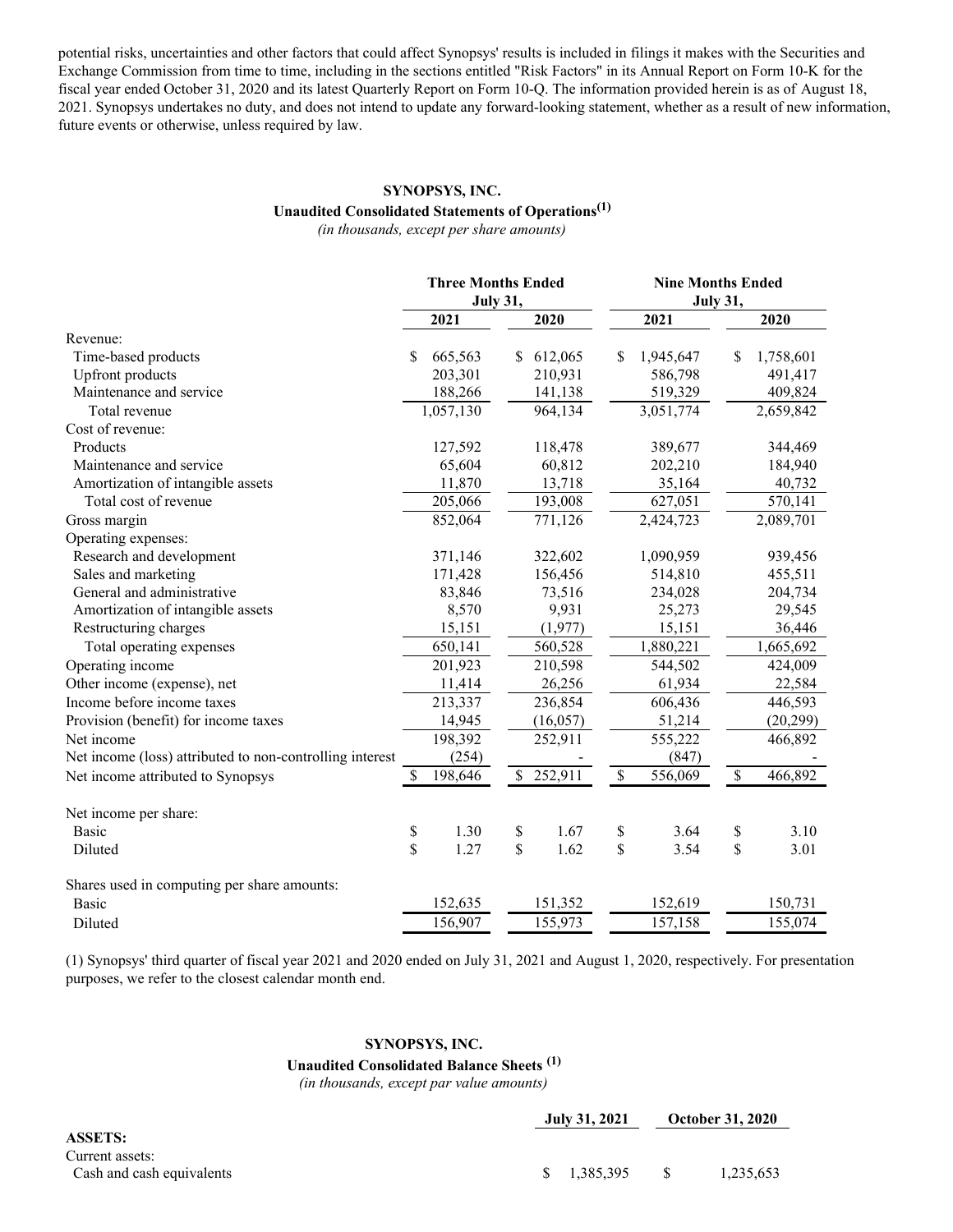| Short-term investments                                                       | 144,773         |              |            |
|------------------------------------------------------------------------------|-----------------|--------------|------------|
| Total cash, cash equivalents & short-term investments                        | 1,530,168       |              | 1,235,653  |
| Accounts receivable, net                                                     | 577,845         |              | 780,709    |
| Inventories, net                                                             | 241,103         |              | 192,333    |
| Income taxes receivable and prepaid taxes                                    | 35,724          |              | 32,355     |
| Prepaid and other current assets                                             | 379,136         |              | 308,167    |
| Total current assets                                                         | 2,763,976       |              | 2,549,217  |
| Property and equipment, net                                                  | 470,129         |              | 483,818    |
| Operating lease right-of-use assets, net                                     | 493,899         |              | 465,818    |
| Goodwill                                                                     | 3,485,181       |              | 3,365,114  |
| Intangible assets, net                                                       | 249,974         |              | 254,322    |
| Long-term prepaid taxes                                                      | 10,417          |              | 8,276      |
| Deferred income taxes                                                        | 527,753         |              | 497,546    |
| Other long-term assets                                                       | 484,577         |              | 405,951    |
| Total assets                                                                 | \$<br>8,485,906 | $\mathbb{S}$ | 8,030,062  |
| LIABILITIES AND STOCKHOLDERS' EQUITY:                                        |                 |              |            |
| Current liabilities:                                                         |                 |              |            |
| Accounts payable and accrued liabilities                                     | \$<br>615,737   | \$           | 623,664    |
| Operating lease liabilities, current                                         | 79,289          |              | 73,173     |
| Accrued income taxes                                                         | 14,536          |              | 27,738     |
| Deferred revenue                                                             | 1,542,606       |              | 1,388,263  |
| Short-term debt                                                              | 82,468          |              | 27,084     |
| Total current liabilities                                                    | 2,334,636       |              | 2,139,922  |
| Operating lease liabilities, non-current                                     | 487,574         |              | 462,411    |
| Long-term accrued income taxes                                               | 24,600          |              | 25,178     |
| Long-term deferred revenue                                                   | 103,759         |              | 104,850    |
| Long-term debt                                                               | 24,754          |              | 100,823    |
| Other long-term liabilities                                                  | 355,447         |              | 284,511    |
| <b>Total liabilities</b>                                                     | 3,330,770       |              | 3,117,695  |
| Stockholders' equity:                                                        |                 |              |            |
| Preferred stock, \$0.01 par value: 2,000 shares authorized; none outstanding |                 |              |            |
| Common stock, \$0.01 par value: 400,000 shares authorized; 152,597 and       |                 |              |            |
| 152,618 shares outstanding, respectively                                     | 1,526           |              | 1,528      |
| Capital in excess of par value                                               | 1,606,980       |              | 1,653,166  |
| Retained earnings                                                            | 4,348,266       |              | 3,795,397  |
| Treasury stock, at cost: 4,664 and 4,643 shares, respectively                | (757, 341)      |              | (488, 613) |
| Accumulated other comprehensive income (loss)                                | (48, 411)       |              | (54,074)   |
| Total Synopsys stockholders' equity                                          | 5,151,020       |              | 4,907,404  |
| Non-controlling interest                                                     | 4,116           |              | 4,963      |
| Total stockholders' equity                                                   | 5,155,136       |              | 4,912,367  |
| Total liabilities and stockholders' equity                                   | \$<br>8,485,906 | \$           | 8,030,062  |

(1) Synopsys' third quarter of fiscal year 2021 ended on July 31, 2021, and its fiscal year 2020 ended on October 31, 2020.

# **SYNOPSYS, INC.**

## **Unaudited Consolidated Statements of Cash Flows (1)**

*(in thousands)*

|                                                               | <b>Nine Months Ended</b><br><b>July 31,</b> |         |  |         |
|---------------------------------------------------------------|---------------------------------------------|---------|--|---------|
|                                                               | 2021                                        |         |  | 2020    |
| CASH FLOWS FROM OPERATING ACTIVITIES:                         |                                             |         |  |         |
| Net income attributed to Synopsys                             | S.                                          | 556,069 |  | 466,892 |
| Adjustments to reconcile net income to net cash provided by   |                                             |         |  |         |
| operating activities:                                         |                                             |         |  |         |
| Amortization and depreciation                                 |                                             | 151,274 |  | 159,156 |
| Reduction of operating lease right-of-use assets              |                                             | 64,920  |  | 62,585  |
| Amortization of capitalized costs to obtain revenue contracts |                                             | 46,973  |  | 44,851  |
| Stock-based compensation                                      |                                             | 248,530 |  | 170,155 |
| Allowance for doubtful accounts                               |                                             | 13.813  |  | 14,875  |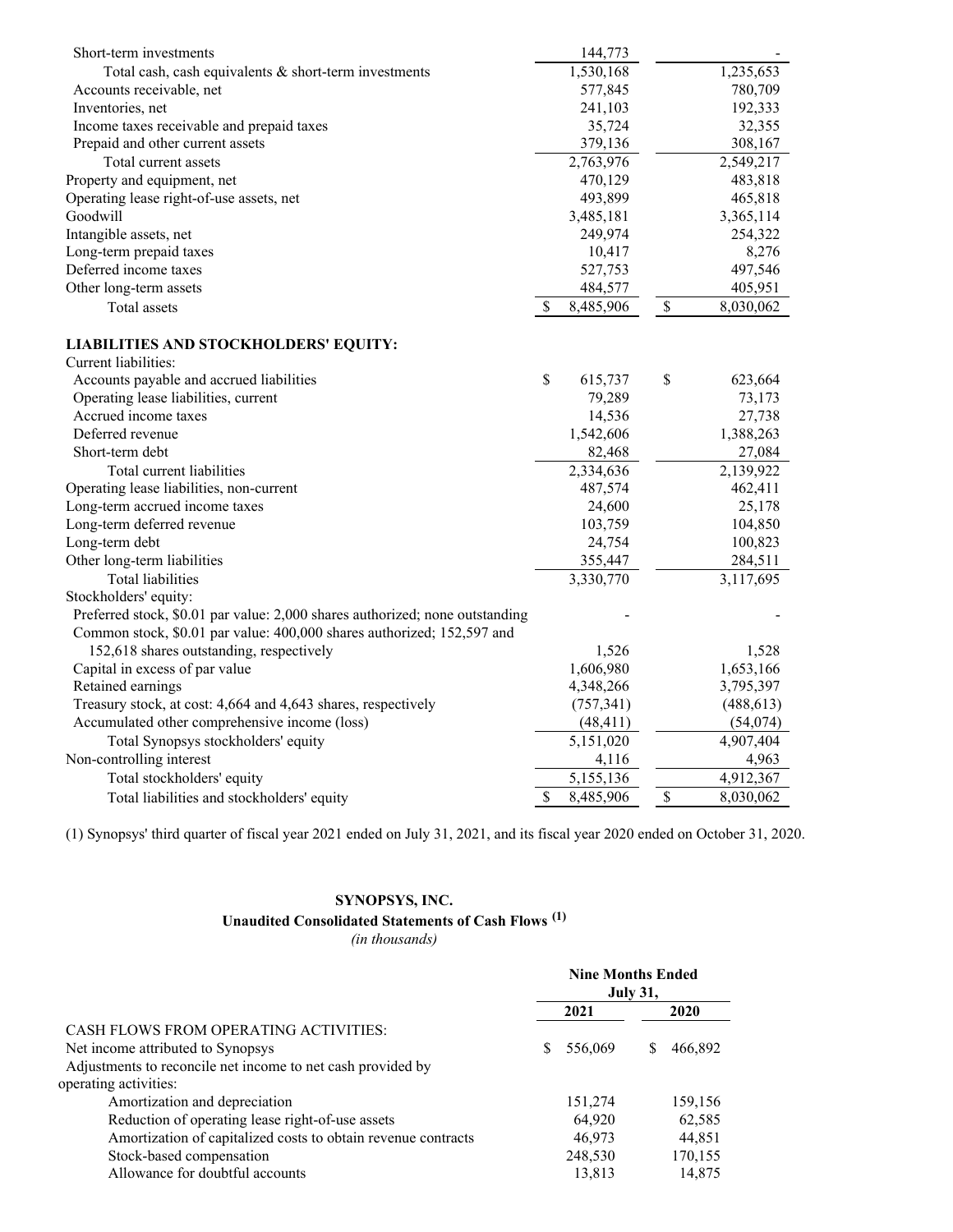| (Gain) loss on sale of property and investments<br>Deferred income taxes      | 10<br>(33, 116) | (1,994)<br>(74, 374) |
|-------------------------------------------------------------------------------|-----------------|----------------------|
| Other non-cash                                                                | 2,926           | 2,750                |
| Net changes in operating assets and liabilities, net of                       |                 |                      |
| acquired assets and liabilities:                                              |                 |                      |
| Accounts receivable                                                           | 188,996         | (89,667)             |
| Inventories                                                                   | (51, 448)       | (20, 296)            |
| Prepaid and other current assets                                              | (62,201)        | (21,350)             |
| Other long-term assets                                                        | (117, 922)      | (77, 860)            |
| Accounts payable and accrued liabilities                                      | 51,991          | 44,313               |
| Operating lease liabilities                                                   | (61, 666)       | (57,968)             |
| Income taxes                                                                  | (29, 414)       | 6,128                |
| Deferred revenue                                                              | 152,328         | 160,966              |
| Net cash provided by operating activities                                     | 1,122,063       | 789,162              |
| CASH FLOWS FROM INVESTING ACTIVITIES:                                         |                 |                      |
| Proceeds from sales and maturities of short-term investments                  | 1,128           |                      |
| Purchases of short-term investments                                           | (146,082)       |                      |
| Proceeds from sales of long-term investments                                  |                 | 2,151                |
| Purchases of long-term investments                                            | (7,591)         | (2,762)              |
| Purchases of property and equipment                                           | (66,957)        | (120, 234)           |
| Cash paid for acquisitions, net of cash acquired                              | (164, 053)      | (201, 045)           |
| Capitalization of software development costs                                  | (1,517)         | (3,035)              |
| Other                                                                         | (800)           |                      |
| Net cash used in investing activities                                         | (385, 872)      | (324, 925)           |
| CASH FLOWS FROM FINANCING ACTIVITIES:                                         |                 |                      |
| Proceeds from credit facilities                                               |                 | 276,490              |
| Repayment of debt                                                             | (21, 637)       | (284, 218)           |
| Issuances of common stock                                                     | 113,976         | 123,237              |
| Payments for taxes related to net share settlement of equity awards           | (104, 291)      | (66,985)             |
| Purchase of equity forward contract                                           | (35,000)        |                      |
| Purchases of treasury stock                                                   | (538,082)       | (200,000)            |
| Other                                                                         | (4,375)         |                      |
| Net cash used in financing activities                                         | (589, 409)      | (151, 476)           |
| Effect of exchange rate changes on cash, cash equivalents and restricted cash | 2,985           | 8,700                |
| Net change in cash, cash equivalents and restricted cash                      | 149,767         | 321,461              |
| Cash, cash equivalents and restricted cash, beginning of year                 | 1,237,970       | 730,527              |
| Cash, cash equivalents and restricted cash, end of period                     | \$1,387,737     | \$1,051,988          |

(1) Synopsys' third quarter of fiscal year 2021 and 2020 ended on July 31, 2021 and August 1, 2020, respectively. For presentation purposes, we refer to the closest calendar month end.

# **SYNOPSYS, INC.**

**Business Segment Reporting (1)**

*(in millions)*

|                                    | Q3'21  |                 | Q3'20 |                 | <b>YTD Q3'21</b> |                  | <b>YTD Q3'20</b> |                   |
|------------------------------------|--------|-----------------|-------|-----------------|------------------|------------------|------------------|-------------------|
| Revenue by<br>segment              |        |                 |       |                 |                  |                  |                  |                   |
| Semiconductor<br>& System          |        |                 |       |                 |                  |                  |                  |                   |
| Design<br>% of Total<br>- Software | \$     | 959.1<br>90.7%  | \$    | 870.7<br>90.3%  | \$               | 2,768.0<br>90.7% | \$               | 2,392.5<br>90.0%  |
| Integrity<br>% of Total            | \$     | 98.0<br>$9.3\%$ | \$    | 93.4<br>$9.7\%$ | \$               | 283.8<br>$9.3\%$ | \$               | 267.3<br>$10.0\%$ |
| <b>Total segment</b><br>revenue    | ¢<br>Φ | 1,057.1         | \$    | 964.1           | \$               | 3,051.8          | \$               | 2,659.8           |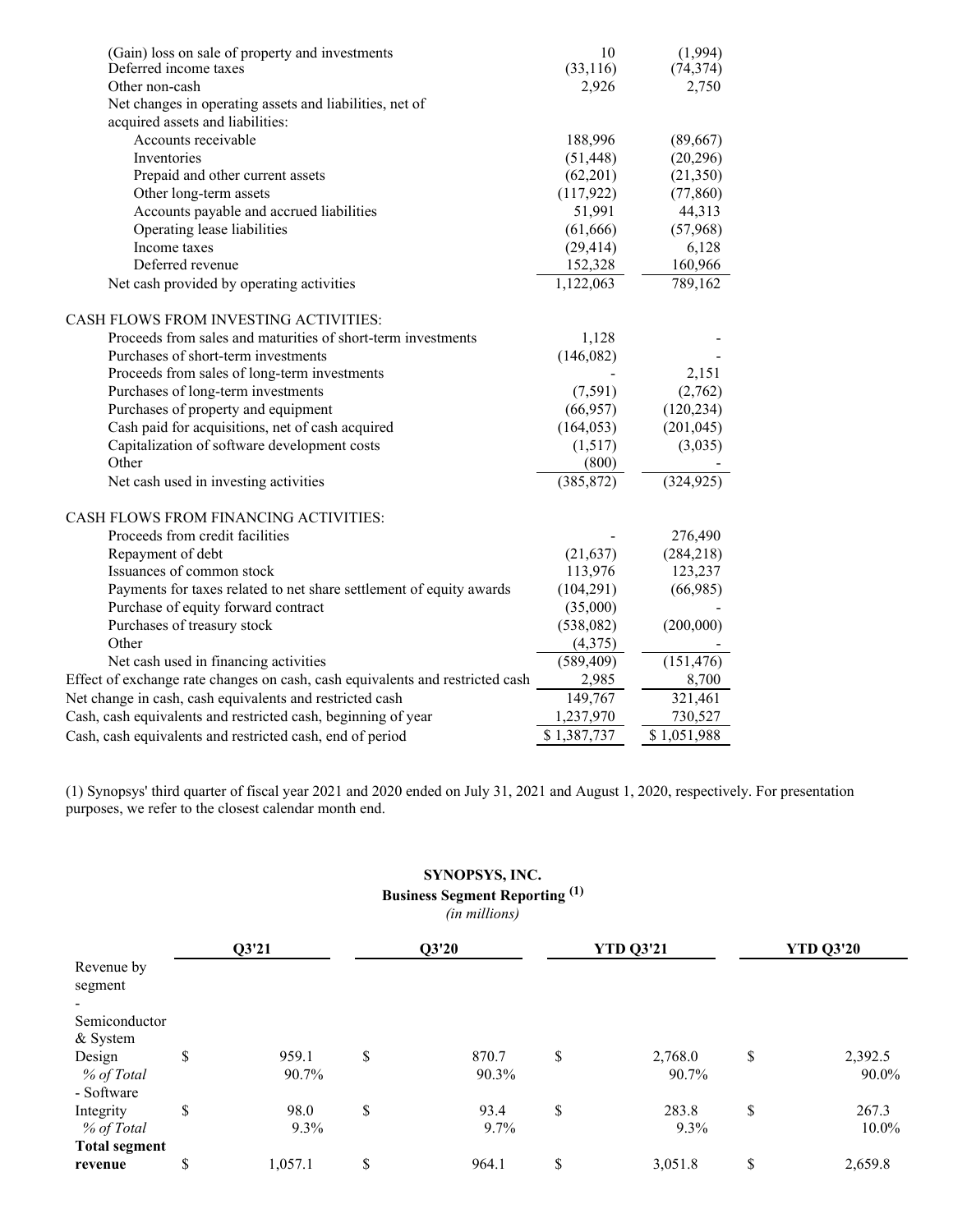| Adjusted<br>operating<br>income by<br>segment                 |                                                                       |         |             |             |             |
|---------------------------------------------------------------|-----------------------------------------------------------------------|---------|-------------|-------------|-------------|
| Semiconductor                                                 |                                                                       |         |             |             |             |
| & System<br>Design<br>- Software                              | \$                                                                    | 328.7   | \$<br>308.7 | \$<br>916.5 | \$<br>697.3 |
| Integrity<br><b>Total</b><br>adjusted<br>segment<br>operating | \$                                                                    | 8.7     | \$<br>14.8  | \$<br>25.0  | \$<br>34.6  |
| income                                                        | $\mathbb{S}% _{t}\left( t\right) \equiv\mathbb{S}_{t}\left( t\right)$ | 337.4   | \$<br>323.6 | \$<br>941.5 | \$<br>731.9 |
| Adjusted<br>operating<br>margin by<br>segment                 |                                                                       |         |             |             |             |
| Semiconductor<br>& System                                     |                                                                       |         |             |             |             |
| Design                                                        |                                                                       | 34.3%   | 35.4%       | 33.1%       | 29.1%       |
| - Software<br>Integrity<br><b>Total</b><br>adjusted           |                                                                       | $8.8\%$ | 15.8%       | $8.8\%$     | 12.9%       |
| segment<br>operating<br>margin                                |                                                                       | 31.9%   | 33.6%       | 30.8%       | 27.5%       |

# **Total Adjusted Segment Operating Income Reconciliation (1)(2)** *(in millions)*

|                                                                      | <b>Three Months Ended</b><br>July 31, 2021 <sup>(3)</sup> |       | <b>Three Months Ended</b><br>July 31, 2020 <sup>(3)</sup> |       | <b>Nine Months Ended</b><br>July 31, 2021 <sup>(3)</sup> |       | <b>Nine Months Ended</b><br>July 31, 2020 <sup>(3)</sup> |       |
|----------------------------------------------------------------------|-----------------------------------------------------------|-------|-----------------------------------------------------------|-------|----------------------------------------------------------|-------|----------------------------------------------------------|-------|
| <b>GAAP</b> total<br>operating<br>$income - as$                      |                                                           |       |                                                           |       |                                                          |       |                                                          |       |
| reported<br>Other<br>expenses<br>managed at<br>consolidated<br>level | \$                                                        | 201.9 | \$                                                        | 210.6 | \$                                                       | 544.5 | \$                                                       | 424.0 |
| Amortization                                                         |                                                           |       |                                                           |       |                                                          |       |                                                          |       |
| of intangible                                                        |                                                           |       |                                                           |       |                                                          |       |                                                          |       |
| assets<br>-Stock                                                     |                                                           | 20.4  |                                                           | 23.6  |                                                          | 60.4  |                                                          | 70.3  |
| compensation<br>-Non-<br>qualified<br>deferred<br>compensation       |                                                           | 85.2  |                                                           | 61.8  |                                                          | 248.5 |                                                          | 170.2 |
| plan<br>-Acquisition-                                                |                                                           | 10.5  |                                                           | 26.2  |                                                          | 62.7  |                                                          | 20.2  |
| related costs                                                        |                                                           | 5.7   |                                                           | 3.3   |                                                          | 11.6  |                                                          | 10.8  |
| Restructuring<br>charges                                             |                                                           | 15.2  |                                                           | (2.0) |                                                          | 15.2  |                                                          | 36.4  |